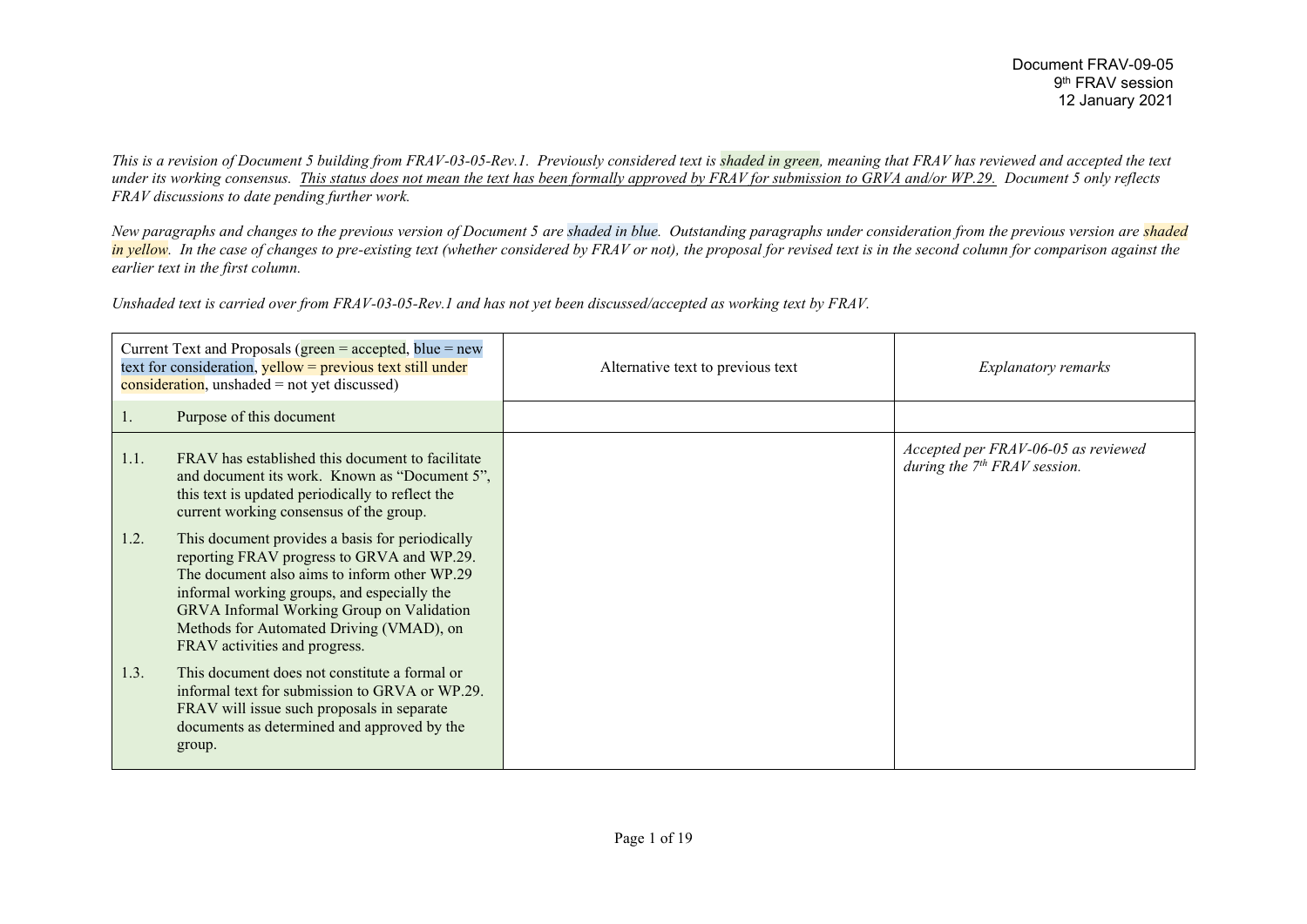| 2.     | Abbreviations, Acronyms, and Definitions                                                                                                                                                                                        |        |                                                                                                       | Introduced in FRAV-03-05-Rev.1                                                                                                     |
|--------|---------------------------------------------------------------------------------------------------------------------------------------------------------------------------------------------------------------------------------|--------|-------------------------------------------------------------------------------------------------------|------------------------------------------------------------------------------------------------------------------------------------|
| 2.1.   | The introduction of automated driving systems and<br>related technologies has resulted in a proliferation<br>of new terms and concepts. This chapter defines<br>abbreviations, acronyms, and terms as used in this<br>document. |        |                                                                                                       |                                                                                                                                    |
| 2.2.   | Acronyms and Abbreviations                                                                                                                                                                                                      |        |                                                                                                       |                                                                                                                                    |
| 2.2.1. | ADS: Automated Driving System                                                                                                                                                                                                   |        |                                                                                                       |                                                                                                                                    |
| 2.2.2. | <b>DDT: Dynamic Driving Task</b>                                                                                                                                                                                                |        |                                                                                                       | Added per FRAV-06-05 as reviewed during<br>the $7th FRAV$ session.                                                                 |
| 2.2.3. | <b>ODD:</b> Operational Design Domain                                                                                                                                                                                           |        |                                                                                                       |                                                                                                                                    |
| 2.3.   | Definitions                                                                                                                                                                                                                     |        |                                                                                                       |                                                                                                                                    |
| 2.3.1. | "Automated Driving System (ADS)" means the<br>hardware and software that are collectively<br>capable of performing the entire DDT on a<br>sustained basis.                                                                      |        |                                                                                                       | Accepted per FRAV-06-05 as reviewed<br>during the $7th FRAV$ session.                                                              |
| 2.3.2. | "(ADS) feature" means an application of ADS<br>hardware and software designed specifically for<br>use within an ODD.                                                                                                            | 2.3.2. | "(ADS) feature" means an application of an ADS<br>designed specifically for use within an ODD.        | Proposal to revise pursuant to the $7th FRAV$<br>session discussion.                                                               |
| 2.3.3. | "(ADS) function" means an application of ADS<br>hardware and software designed to perform a<br>specific portion of the DDT.                                                                                                     | 2.3.3. | "(ADS) function" means an application of an ADS<br>designed to perform a specific portion of the DDT. | Proposal to align the function definition with<br>the phrasing of the feature definition per the<br>$7th FRAV session discussion.$ |
| 2.3.4. | "ADS vehicle" means a vehicle equipped with an<br>ADS.                                                                                                                                                                          |        |                                                                                                       |                                                                                                                                    |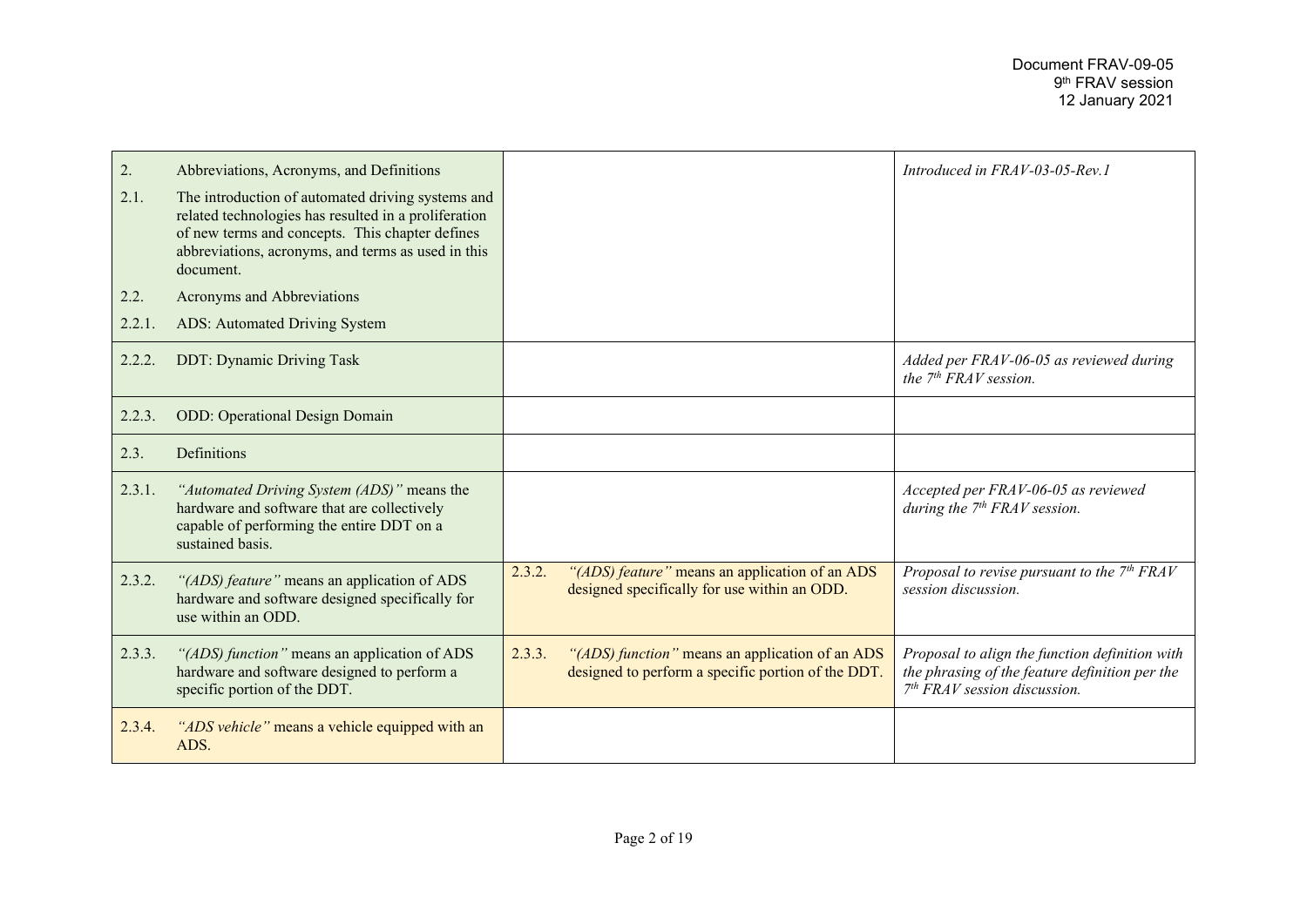| 3.2.2.<br>"Dynamic driving task (DDT)" means all of the<br>real-time operational and tactical functions<br>required to operate a vehicle in on-road traffic,<br>excluding the strategic functions such as trip                                                                                                                                                                                                                                                                                                                                                                                                  | 2.3.5. | "Dynamic driving task (DDT)" means all of the<br>real-time operational and tactical functions<br>required to operate a vehicle in on-road traffic.                                                                                                                                                                                                                                                                                                                                                                                                                                                                  | Proposal pursuant to the $7th FRAV$ session<br>discussion. |
|-----------------------------------------------------------------------------------------------------------------------------------------------------------------------------------------------------------------------------------------------------------------------------------------------------------------------------------------------------------------------------------------------------------------------------------------------------------------------------------------------------------------------------------------------------------------------------------------------------------------|--------|---------------------------------------------------------------------------------------------------------------------------------------------------------------------------------------------------------------------------------------------------------------------------------------------------------------------------------------------------------------------------------------------------------------------------------------------------------------------------------------------------------------------------------------------------------------------------------------------------------------------|------------------------------------------------------------|
| scheduling and selection of destinations and<br>waypoints, and including without limitation:<br>Lateral vehicle motion control via steering<br>(operational); Longitudinal vehicle motion control<br>via acceleration and deceleration (operational);<br>Monitoring the driving environment via object and<br>event detection, recognition, classification, and<br>response preparation (operational and tactical);<br>Object and event response execution (operational<br>and tactical); Maneuver planning (tactical); and<br>Enhancing conspicuity via lighting, signaling and<br>gesturing, etc. (tactical). |        | 2.3.5.1. Driving involves three behavioral levels: strategic<br>(trip planning), tactical (maneuvering), and<br>operational (basic skills). <sup>1</sup> The levels relate to<br>perception, information processing, and decision<br>making under uncertainty. <sup>2</sup> According to SAE<br>J3016, operational effort involves split-second<br>reactions, such as making micro-corrections while<br>driving.<br>2.3.5.2. Operational functions include, but are not limited<br>to:<br>Lateral vehicle motion control via steering,<br>Longitudinal vehicle motion control via<br>acceleration and deceleration. | Introduced new footnote 1 per SAE FRAV-<br>$09 - 06$ .     |
|                                                                                                                                                                                                                                                                                                                                                                                                                                                                                                                                                                                                                 |        | 2.3.5.3. Tactical functions include, but are not limited to:<br>Maneuver planning via motion control,<br>Enhancing conspicuity via lighting, signaling,<br>gesturing, etc.                                                                                                                                                                                                                                                                                                                                                                                                                                          |                                                            |

<sup>&</sup>lt;sup>1</sup> Michon, J.A., 1985. "A Critical View of Driver Behavior Models: What Do We Know, What Should We Do?" In L. Evans & R. C. Schwing (Eds.). Human behavior and traffic safety (pp. 485-520). New York: Plenum Press, 1985.

<sup>&</sup>lt;sup>2</sup> Michon, J.A., 1979 (update 2008). "Dealing with Danger", Summary Report of the Workshop on Physiological and Psychological Factors in Performance under Hazardous Conditions with Special Reference to Road Traffic Accidents, Gieten, Netherlands, May 23-25, 1978.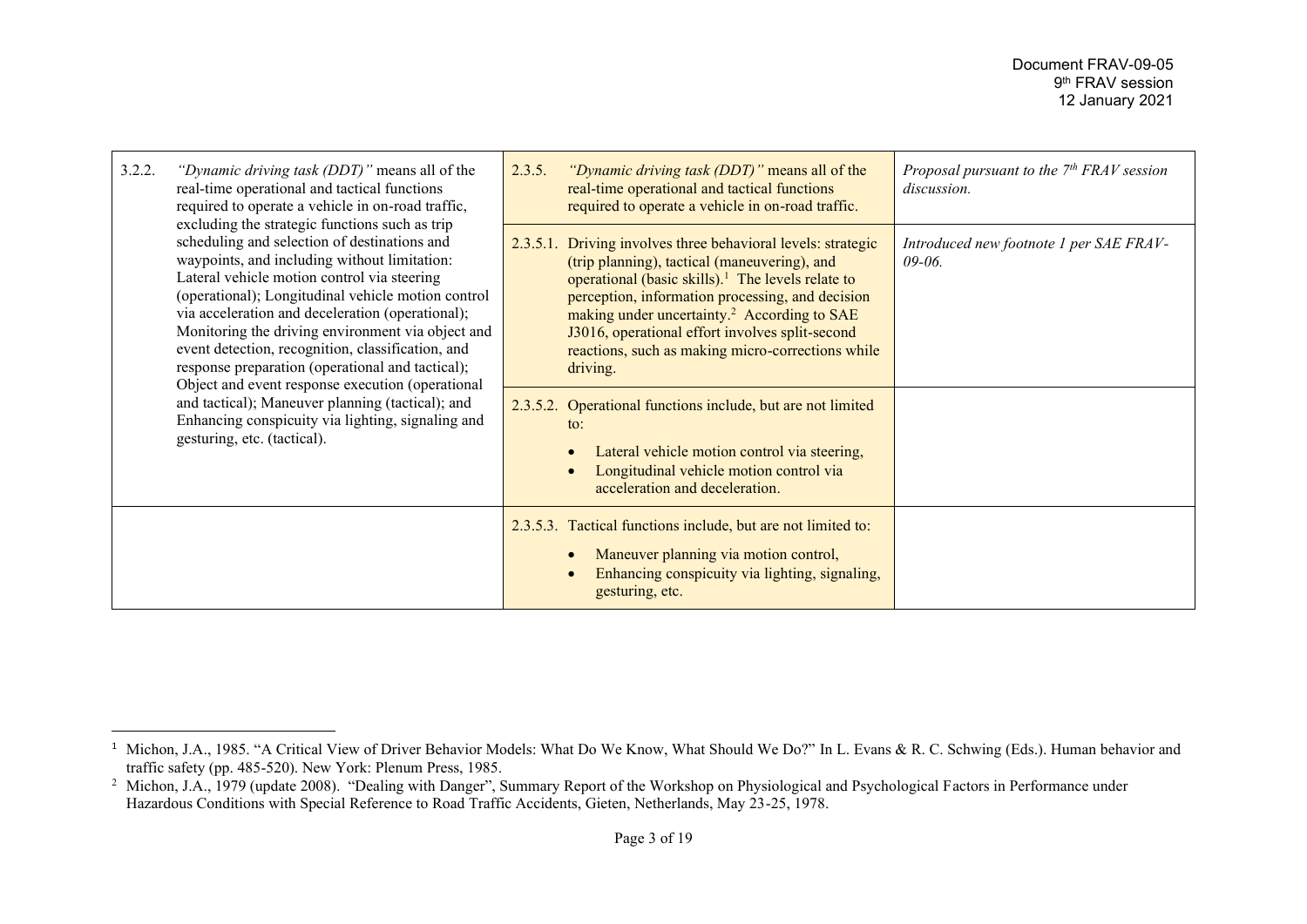|        | 2.3.5.4. Operational and tactical functions include, but are<br>not limited to:<br>Monitoring the vehicle environment via object<br>and event detection, recognition,<br>classification, and response preparation,<br>Object and event response execution |        | 2.3.5.4. Operational and tactical functions include, but are<br>not limited to:<br>Monitoring the driving environment via<br>object and event detection, recognition,<br>classification, and response preparation,<br>Object and event response execution                                                                                             | First bullet: replaces "vehicle" with<br>"driving" per SAE FRAV-09-06 |
|--------|-----------------------------------------------------------------------------------------------------------------------------------------------------------------------------------------------------------------------------------------------------------|--------|-------------------------------------------------------------------------------------------------------------------------------------------------------------------------------------------------------------------------------------------------------------------------------------------------------------------------------------------------------|-----------------------------------------------------------------------|
|        |                                                                                                                                                                                                                                                           |        | 5.3.5.5 The DDT excludes strategic functions.                                                                                                                                                                                                                                                                                                         |                                                                       |
| 2.3.6. | "Minimal risk condition" means a condition to<br>which a user or an automated driving system may<br>bring a vehicle in order to reduce the risk of a<br>crash when a given trip cannot or should not be<br>completed.                                     | 2.3.6. | "Minimal risk condition" means a condition to<br>which a user or an automated driving system may<br>bring a vehicle in order to reduce the risk of a<br>crash when a given trip cannot or should not be<br>completed due to a DDT performance-relevant<br>system failure in the ADS and/or other vehicle<br>system failure or upon exit from the ODD. | Updated per SAE FRAV-09-06.                                           |
| 2.3.7. | "Minimal risk maneuver" means a procedure<br>automatically performed by the automated driving<br>system to place the vehicle in a minimal risk<br>condition in a manner that minimizes risks in<br>traffic.                                               | 2.3.7. | "Minimal risk maneuver" means a procedure<br>automatically performed by the automated driving<br>system to place the vehicle in a minimal risk<br>condition in a manner that avoids unreasonable<br>risks in traffic.                                                                                                                                 | Updated per SAE FRAV-09-06.                                           |
| 2.3.8. | "Operational Design Domain (ODD)" means the<br>operating conditions under which an ADS feature<br>is specifically designed to function.                                                                                                                   |        |                                                                                                                                                                                                                                                                                                                                                       | Introduced in FRAV-03-05-Rev.1                                        |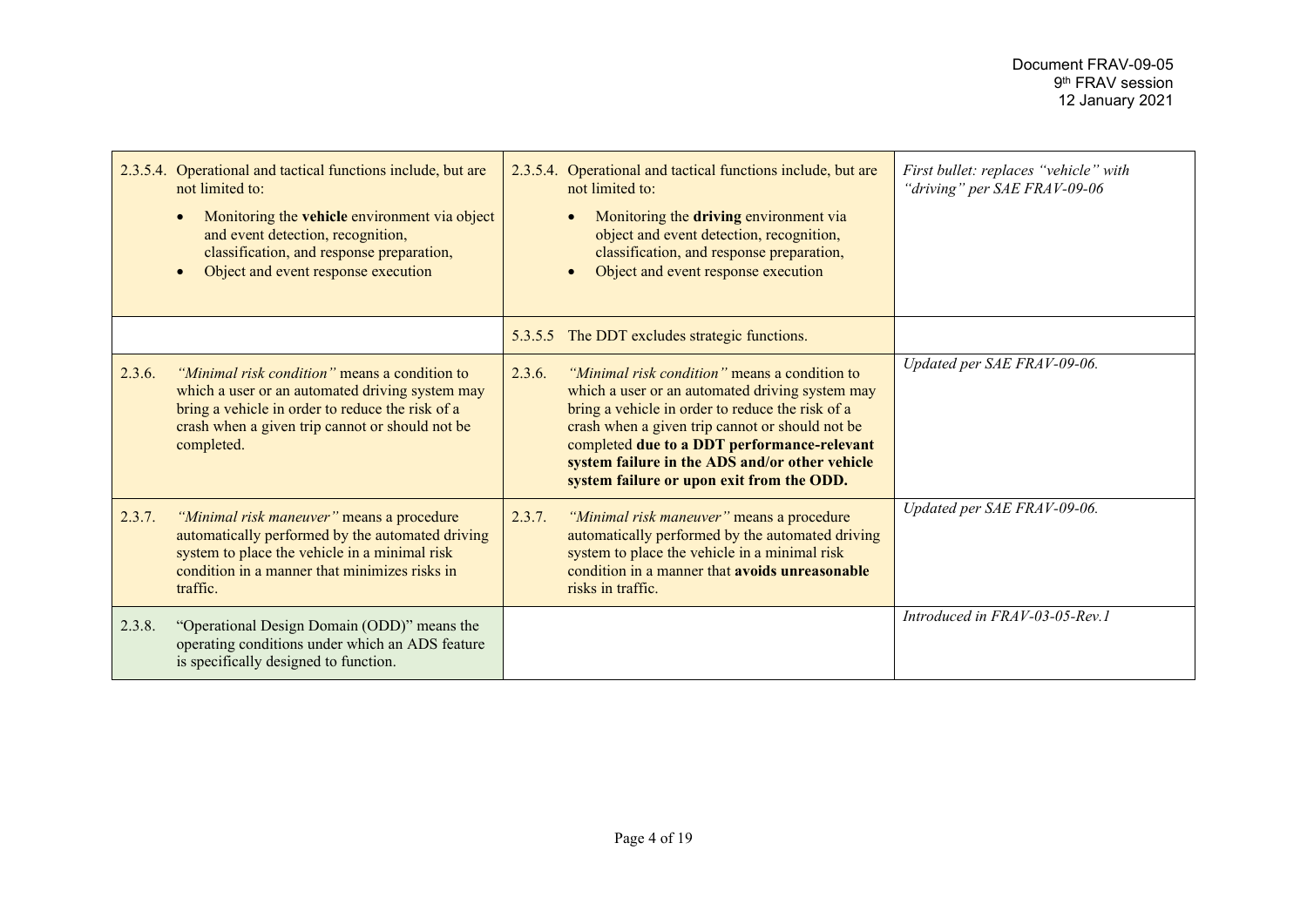| 2.3.9. | "User" means a human being responsible for the<br>ADS vehicle who is qualified, fit, and capable of<br>performing the DDT.                                                                                                                                                                                                       | 2.3.9.  | "User" means a human being who plays any of<br>the following roles with respect to an ADS<br>vehicle:<br>in-vehicle (conventional) driver,<br>remote driver, passenger, or<br>DDT fallback-ready user.                                          | Revised definition per SAE FRAV-09-06.                                                                                                         |
|--------|----------------------------------------------------------------------------------------------------------------------------------------------------------------------------------------------------------------------------------------------------------------------------------------------------------------------------------|---------|-------------------------------------------------------------------------------------------------------------------------------------------------------------------------------------------------------------------------------------------------|------------------------------------------------------------------------------------------------------------------------------------------------|
| 3.29.3 | [DDT] FALLBACK-READY USER The user of a<br>vehicle equipped with an engaged level 3 ADS<br>feature who is able to operate the vehicle and is<br>receptive to ADS-issued requests to intervene and<br>to evident DDT performance-relevant system<br>failures in the vehicle compelling him or her to<br>perform the DDT fallback. | 2.3.9.1 | "Fallback-ready user" means a user determined<br>by the ADS to be receptive to a transition of<br>control.                                                                                                                                      |                                                                                                                                                |
|        | 2.3.9.2. "User-in-charge" means a user in or with a line of<br>sight to the vehicle.                                                                                                                                                                                                                                             | 2.3.9.2 | <i>"User in charge"</i> means a user in or with a line of<br>sight to the vehicle.                                                                                                                                                              | Proposal to delete per SAE FRAV-09-06<br>(based on use of "remote driver" definition<br>in 2.3.9.3. covering any user outside the<br>vehicle). |
|        | 2.3.9.3. "Remote operator" means a user other than a user-<br>in-charge.                                                                                                                                                                                                                                                         |         | 2.3.9.3. "Remote driver" means a driver who is not seated<br>in a position to manually exercise in-vehicle<br>braking, accelerating, steering, and transmission<br>gear selection input devices (if any) but is able to<br>operate the vehicle. | Revision proposed in SAE FRAV-09-06.                                                                                                           |
|        | 2.3.9.4. "In-vehicle (or conventional) driver" means a<br>driver who manually exercises in-vehicle braking,<br>accelerating, steering, and transmission gear<br>selection input devices in order to operate a<br>vehicle.                                                                                                        |         |                                                                                                                                                                                                                                                 | New term proposed in SAE FRAV-09-06.                                                                                                           |
|        | 2.3.9.5. "Passenger" means a user in a vehicle who has no<br>role in the operation of that vehicle.                                                                                                                                                                                                                              |         |                                                                                                                                                                                                                                                 | New term proposed in SAE FRAV-09-06.                                                                                                           |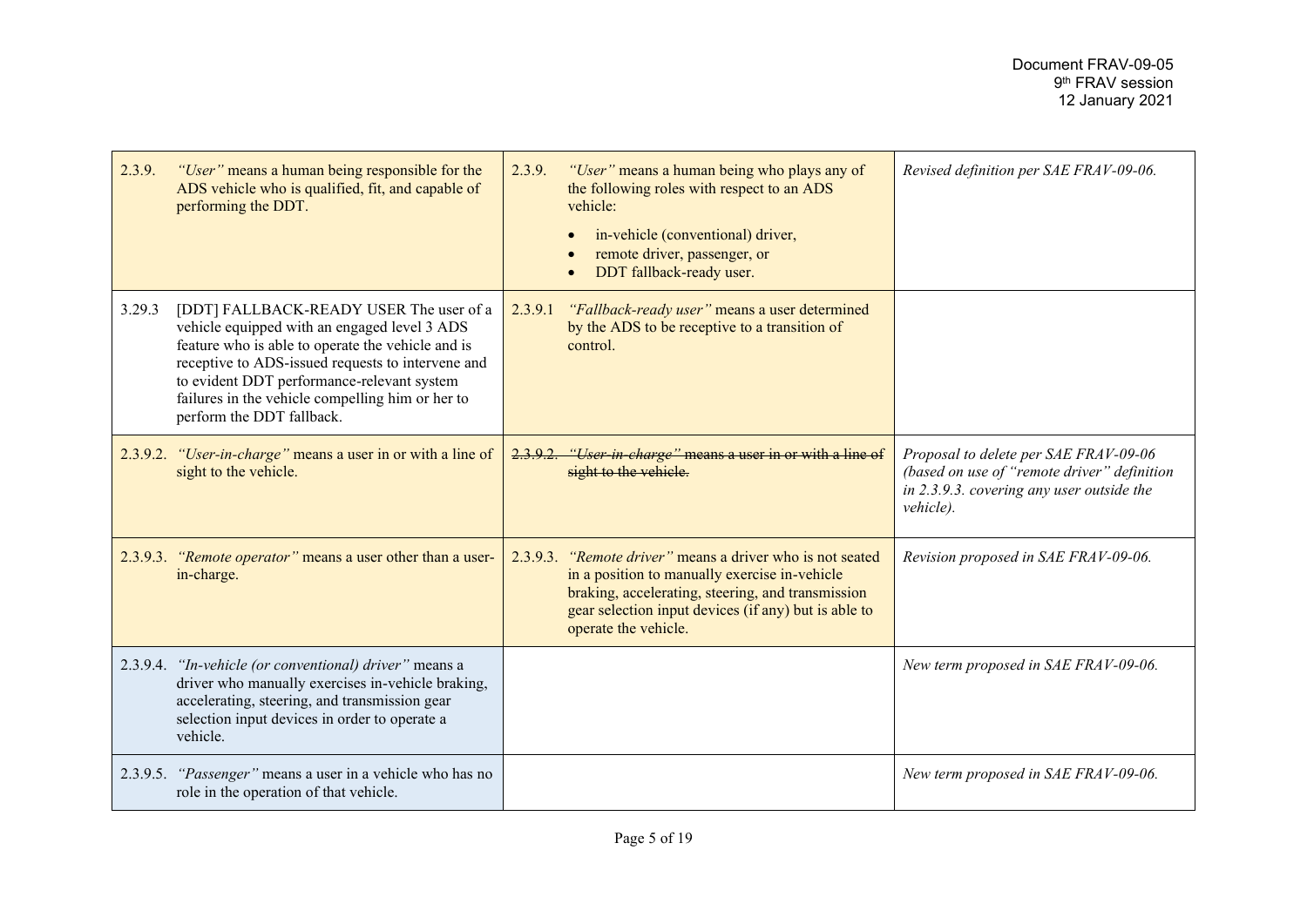|         |                                                                                                                                                                                                                                                                                                                                             | 2.3.10. "Safe fallback response" means a successful<br>transition of control to an ADS user or automatic<br>execution of an ADS maneuver that places the<br>ADS vehicle in a Minimal Risk Condition. |                              |
|---------|---------------------------------------------------------------------------------------------------------------------------------------------------------------------------------------------------------------------------------------------------------------------------------------------------------------------------------------------|------------------------------------------------------------------------------------------------------------------------------------------------------------------------------------------------------|------------------------------|
|         | 2.3.10. " <b>Transition</b> of control" means a transfer of full<br>control over the DDT from the ADS to a user.                                                                                                                                                                                                                            | 2.3.11. " <b>Transfer</b> of control" means a transfer of full<br>control over responsibility for performance of<br><b>the DDT</b> from the ADS to a user.                                           | Revision per SAE FRAV-09-06. |
| 2.3.12. | <i>"Request to intervene"</i> means a notification by an<br>ADS to a fallback-ready user indicating that the<br>user should promptly perform the DDT fallback,<br>which may entail resuming manual operation of<br>the vehicle (i.e., becoming a driver again), or<br>achieving a minimal risk condition if the vehicle is<br>not drivable. |                                                                                                                                                                                                      | Based on SAE FRAV-09-06.     |

| 3.2.5. | "New Assessment/Test Method (NATM)" means<br>the tools and methodologies for the assessment of<br>automated vehicle safety performance under<br>development by the GRVA Informal Working<br>Group on Validation Methods for Automated<br>Driving (VMAD). | Not addressed in this document. |
|--------|----------------------------------------------------------------------------------------------------------------------------------------------------------------------------------------------------------------------------------------------------------|---------------------------------|
| 3.2.6. | <i>"Operating environment"</i> means the reasonably<br>foreseeable conditions which a vehicle can be<br>expected to encounter when in automated mode.                                                                                                    | Not addressed in this document. |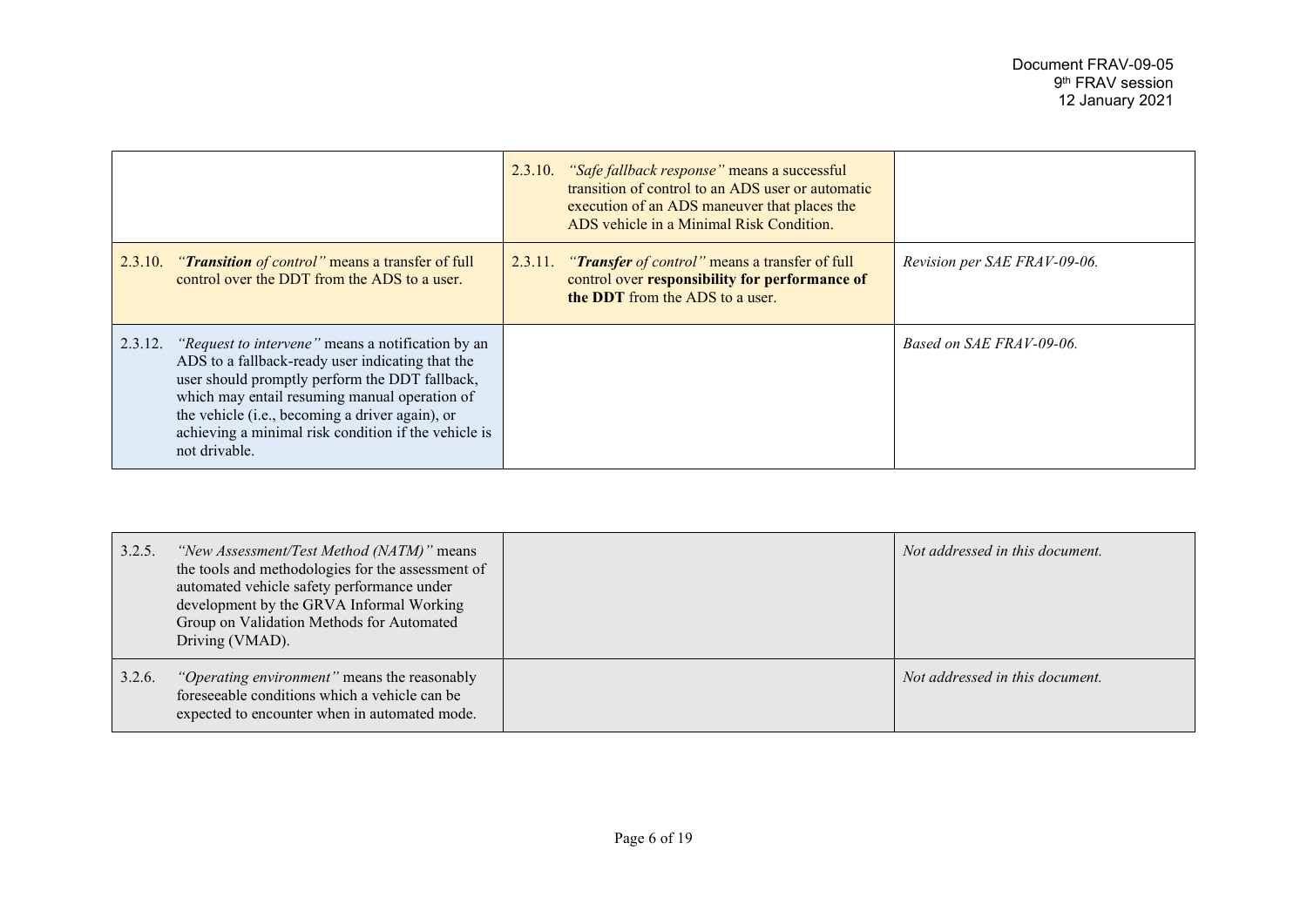| 3.   | <b>ADS Safety Requirements</b>                                                                                                                                                                                                                                      |      |                                                                                                                                                                                                                | Accepted per FRAV-06-05 as reviewed<br>during the $7th FRAVsession. Section number$<br>changed pursuant to separate of FRAV-06-<br>05 into "Document 4" and "Document 5".                                                                                                                           |
|------|---------------------------------------------------------------------------------------------------------------------------------------------------------------------------------------------------------------------------------------------------------------------|------|----------------------------------------------------------------------------------------------------------------------------------------------------------------------------------------------------------------|-----------------------------------------------------------------------------------------------------------------------------------------------------------------------------------------------------------------------------------------------------------------------------------------------------|
| 3.1. | Driving a motor vehicle in traffic is a complex task<br>requiring continuous awareness of roadway<br>conditions, control of the vehicle motion,<br>interactions with other road users, and adaptation<br>of the vehicle motion to changes in roadway<br>conditions. |      |                                                                                                                                                                                                                | Accepted per FRAV-06-05 as reviewed<br>during the $7th FRAV$ session.                                                                                                                                                                                                                               |
| 3.2. | The automation of driving obligates<br>manufacturers, safety authorities, and other<br>stakeholders in road transportation to ensure that<br>Automated Driving Systems perform safely in<br>traffic.                                                                | 3.2. | ADS performance should be consistent with safe<br>human driving behaviors while avoiding human<br>recognition, decision, and performance errors and<br>the introduction of unreasonable ADS-specific<br>risks. | Proposal pursuant to the $8th FRAV$ session<br>discussion. The proposal is to describe the<br>overall level of safety agreed by FRAV in this<br>paragraph. The word "safe" has been<br>added based on input from the UK and USA.<br>OICA suggested adding "unreasonable" to<br>qualify "new risks". |
|      |                                                                                                                                                                                                                                                                     |      |                                                                                                                                                                                                                |                                                                                                                                                                                                                                                                                                     |
| 3.3. | The assurance of ADS safety involves attention to<br>specific performance and behavioral competencies<br>required to operate a vehicle in traffic and the<br>application of methods and practices to verify that<br>ADS perform as intended.                        |      |                                                                                                                                                                                                                | Accepted per FRAV-06-05 as reviewed<br>during the $7th FRAV$ session.                                                                                                                                                                                                                               |
| 3.4. | This document addresses minimum requirements<br>necessary to ensure that an ADS is safe for use on<br>public roads.                                                                                                                                                 |      |                                                                                                                                                                                                                | Accepted per FRAV-06-05 as reviewed<br>during the $7th FRAV$ session.                                                                                                                                                                                                                               |
| 3.5. | Unlike human drivers broadly licensed to operate a<br>vehicle on all roadways, ADS may be designed to<br>operate under specific conditions.                                                                                                                         |      |                                                                                                                                                                                                                | Accepted per FRAV-06-05 as reviewed<br>during the $7th FRAV$ session.                                                                                                                                                                                                                               |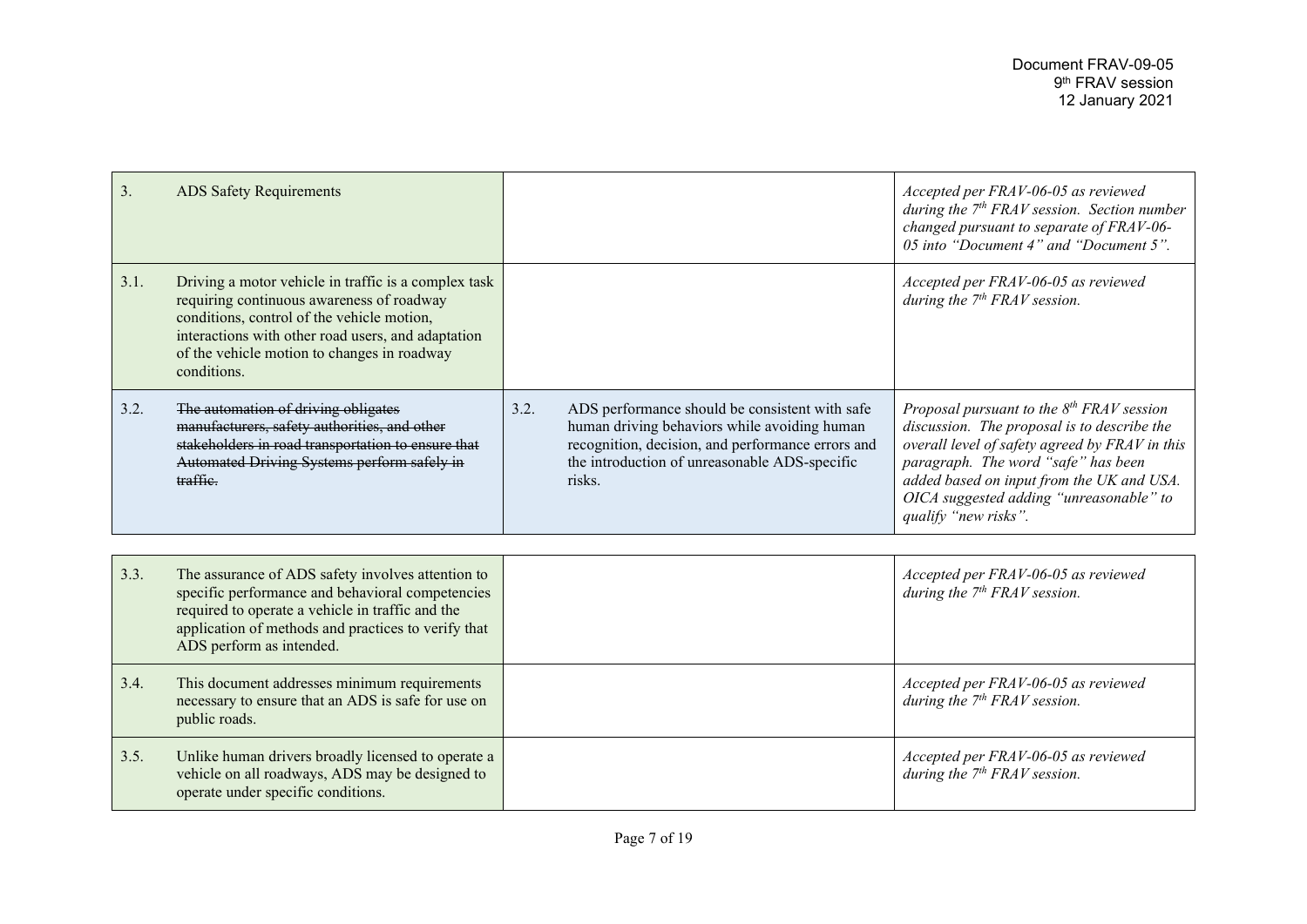| 3.6.  | In order to ensure public safety while benefiting<br>from the potential of ADS to reduce crashes,<br>injuries, and deaths (especially related to human<br>driving errors), manufacturers and safety<br>authorities anticipate a prudent and gradual<br>introduction of these technologies.             |      |                                                                                                                                                    | Accepted per FRAV-06-05 as reviewed<br>during the $7th FRAV$ session.                                                                   |
|-------|--------------------------------------------------------------------------------------------------------------------------------------------------------------------------------------------------------------------------------------------------------------------------------------------------------|------|----------------------------------------------------------------------------------------------------------------------------------------------------|-----------------------------------------------------------------------------------------------------------------------------------------|
| 3.7.  | As a result, stakeholders anticipate a wide variety<br>of ADS applications carefully designed to operate<br>within their performance limits.                                                                                                                                                           | 3.7. | As a result, stakeholders anticipate a wide variety<br>of ADS applications carefully designed to operate<br>within their performance capabilities. | "Limits" replaced with "capabilities" per<br>the 7 <sup>th</sup> FRAV session discussion to avoid<br>confusion with limit requirements. |
| 3.8.  | This document describes requirements designed to<br>ensure that ADS perform safely on public<br>roadways.                                                                                                                                                                                              |      |                                                                                                                                                    | Accepted per FRAV-06-05 as reviewed<br>during the $7th FRAV$ session.                                                                   |
| 3.9.  | The safety requirements address ADS in two ways.<br>The document first defines conditions that may<br>describe or limit the use of an ADS based on the<br>manufacturer's assessment of its capabilities. The<br>document then describes minimum performance<br>requirements to ensure safe use of ADS. |      |                                                                                                                                                    | Accepted per FRAV-06-05 as reviewed<br>during the $7th FRAV$ session.                                                                   |
| 3.10. | The performance requirements apply to ADS<br>regardless of their individual configurations. The<br>definition of conditions that may impact<br>performance requires manufacturers to fully<br>describe the intended uses and limitations of an<br>individual ADS.                                      |      |                                                                                                                                                    | Accepted per FRAV-06-05 as reviewed<br>during the $7th FRAV$ session.                                                                   |
| 3.11. | In combination, the ADS descriptions and the<br>ADS performance requirements ensure that each<br>ADS can be assessed for safe operation.                                                                                                                                                               |      |                                                                                                                                                    | Accepted per FRAV-06-05 as reviewed<br>during the $7th FRAV$ session.                                                                   |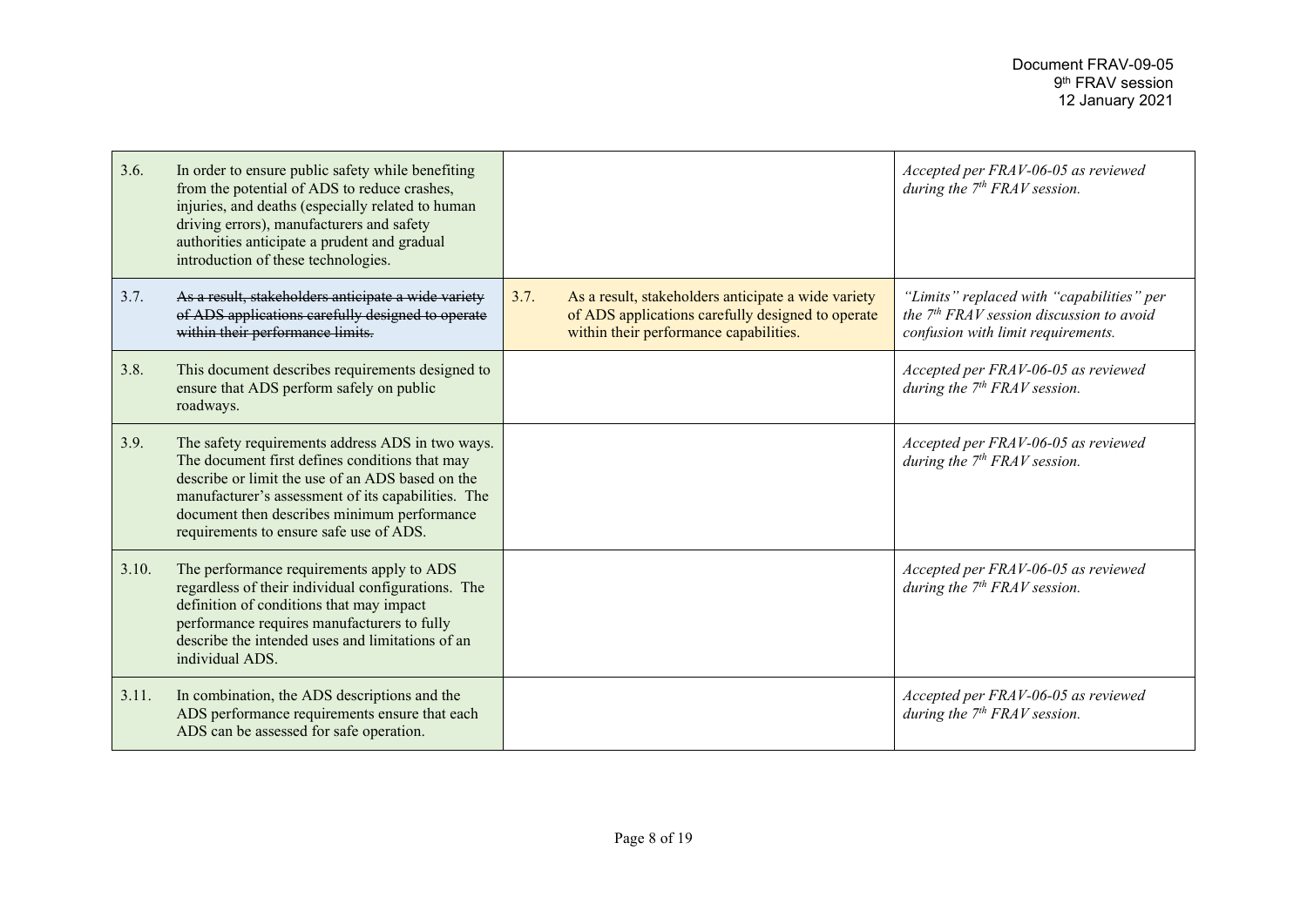| 3.12. | These safety requirements for ADS descriptions<br>and performance are designed to enable the<br>validation of ADS safety prior to their introduction<br>on the market.                                                                                                                                                                                                                                                                                                                                                                           |         |                                                                                                                                                                                                                                                                                                                                                                                                                                                                                                                                               | Accepted per FRAV-06-05 as reviewed<br>during the $7th FRAV$ session.                                                                                                                                                                                                 |
|-------|--------------------------------------------------------------------------------------------------------------------------------------------------------------------------------------------------------------------------------------------------------------------------------------------------------------------------------------------------------------------------------------------------------------------------------------------------------------------------------------------------------------------------------------------------|---------|-----------------------------------------------------------------------------------------------------------------------------------------------------------------------------------------------------------------------------------------------------------------------------------------------------------------------------------------------------------------------------------------------------------------------------------------------------------------------------------------------------------------------------------------------|-----------------------------------------------------------------------------------------------------------------------------------------------------------------------------------------------------------------------------------------------------------------------|
| 3.13. | The safety of an ADS may be considered from five<br>fundamental perspectives:<br>ADS should drive safely.<br>ADS should interact safely with the user.<br>ADS should manage safety-critical situations.<br>ADS should safely manage failure modes.<br>ADS should maintain a safe operational state.                                                                                                                                                                                                                                              |         |                                                                                                                                                                                                                                                                                                                                                                                                                                                                                                                                               | The initial points were accepted per FRAV-<br>06-05 as reviewed during the $7th FRAV$<br>session. The proposal is to expand the text to<br>provide additional context for understanding<br>the scope and purpose of requirements to be<br>elaborated under each item. |
|       | 4.13.1. The ADS should drive safely. In performing the<br>entire DDT, the ADS assumes the role of the<br>vehicle driver. Under this perspective, the ADS<br>should fulfill the same maxims taught to human<br>drivers such as to respect traffic rules, to share the<br>road, to signal intentions, and to expect the<br><b>unexpected.</b> The performance requirements<br>should ensure ADS driving behaviors consistent<br>with good driving practices, including aspects that<br>may be specific to the ADS as the driver of the<br>vehicle. | 4.13.1. | The ADS should drive safely. In performing the<br>entire DDT, the ADS assumes the role of the<br>vehicle driver. Under this perspective, the ADS<br>should fulfill the same maxims taught to human<br>drivers such as to respect traffic rules, to share<br>the road, to signal intentions, and to expect<br>unusual driving situations. The performance<br>requirements should ensure ADS driving<br>behaviors consistent with good driving practices,<br>including aspects that may be specific to the<br>ADS as the driver of the vehicle. | Per SAE FRAV-09-06.                                                                                                                                                                                                                                                   |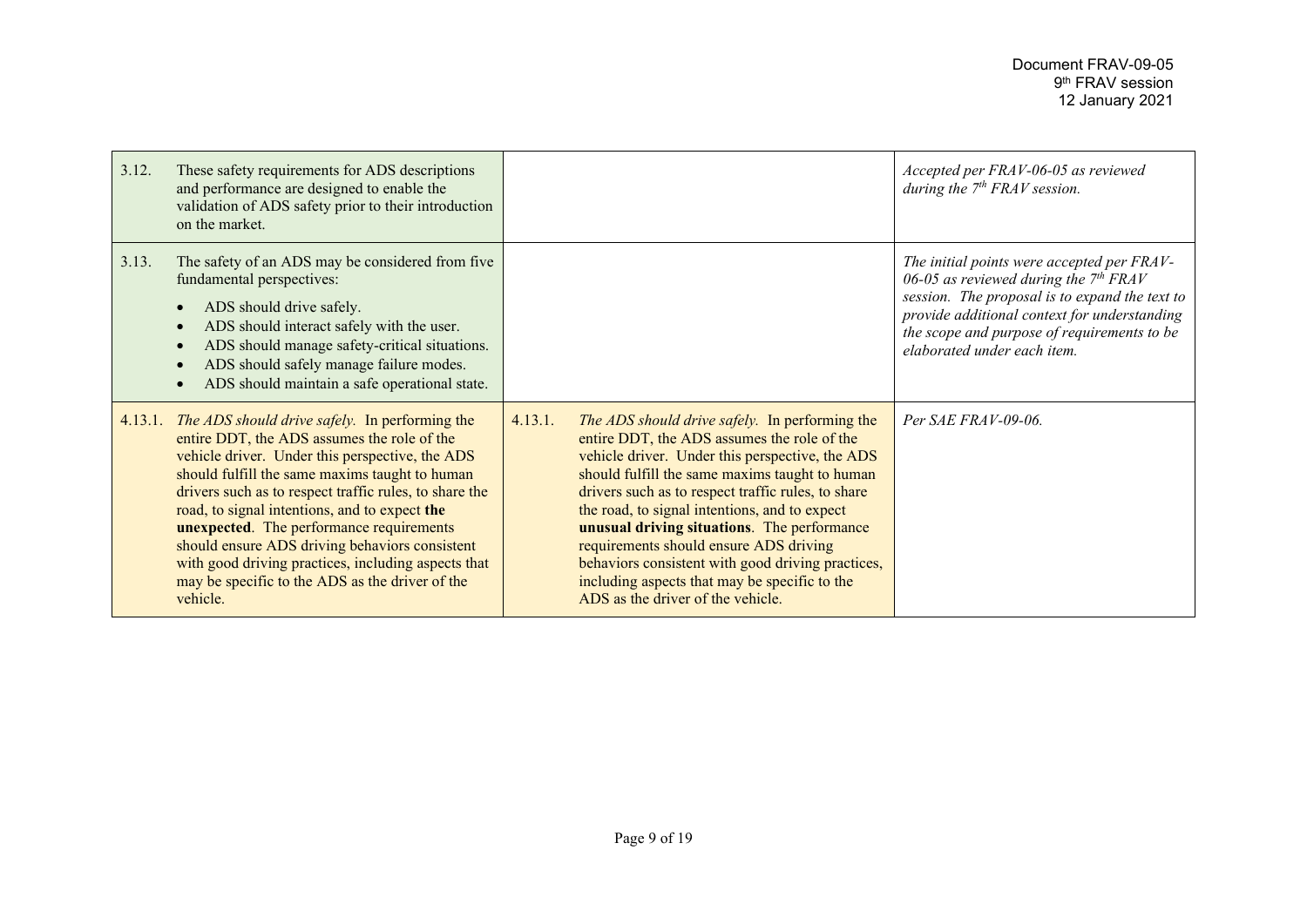| 3.13.2. The ADS should interact safely with the user.                                                                                                                                                                                                                                                                                                                                                                                                                                                                             | 4.13.2.   | The ADS should interact safely with the user.<br>ADS are intended for human use. ADS safety<br>requirements should ensure accurate user<br>understanding of the ADS (capabilities and<br>limitations), user appreciation of her or his roles<br>and responsibilities, and the safety of transitions<br>of control between the ADS and the user.                                                                                                                                                             | This text is based on the proposal of the<br>Netherlands (with input from Leeds<br>University and Canada) in FRAV-08-10.<br>The proposed text has been modified for<br>clarity and textual consistency. |
|-----------------------------------------------------------------------------------------------------------------------------------------------------------------------------------------------------------------------------------------------------------------------------------------------------------------------------------------------------------------------------------------------------------------------------------------------------------------------------------------------------------------------------------|-----------|-------------------------------------------------------------------------------------------------------------------------------------------------------------------------------------------------------------------------------------------------------------------------------------------------------------------------------------------------------------------------------------------------------------------------------------------------------------------------------------------------------------|---------------------------------------------------------------------------------------------------------------------------------------------------------------------------------------------------------|
|                                                                                                                                                                                                                                                                                                                                                                                                                                                                                                                                   |           | 4.13.2.1. ADS users do not correspond to a uniform<br>profile but exhibit diverse characteristics across a<br>spectrum of behaviors (abilities, limitations,<br>understanding, experience, alertness, etc.). To<br>understand the ADS, each user forms a mental<br>model of its operation and use. One of the<br>challenges is to safely accommodate the full<br>spectrum of ADS users in order to ensure<br>predictable interactions and a more error-tolerant<br>system.                                  |                                                                                                                                                                                                         |
| 4.13.2.2.<br>Commonality across user interfaces and system<br>responses, including in <b>transitions</b> of control,<br>enables users to form reliable mental models<br>applicable to any ADS. This commonality<br>curtails learning curves and promotes correct<br>ADS use (while also facilitating user education).<br>As with today's vehicle controls, the users'<br>mental models based on such commonality<br>enable correct understanding of any ADS<br>without a need to learn a new model for each<br>ADS configuration. | 4.13.2.2. | Commonality across user interfaces and system<br>responses, including in transfers of control,<br>enables users to form reliable mental models<br>applicable to any ADS. This commonality<br>curtails learning curves and promotes correct<br>ADS use (while also facilitating user education).<br>As with today's vehicle controls, the users'<br>mental models based on such commonality<br>enable correct understanding of any ADS<br>without a need to learn a new model for each<br>ADS configuration. | Substitution of "transfers" per SAE FRAV-<br>$09 - 06$                                                                                                                                                  |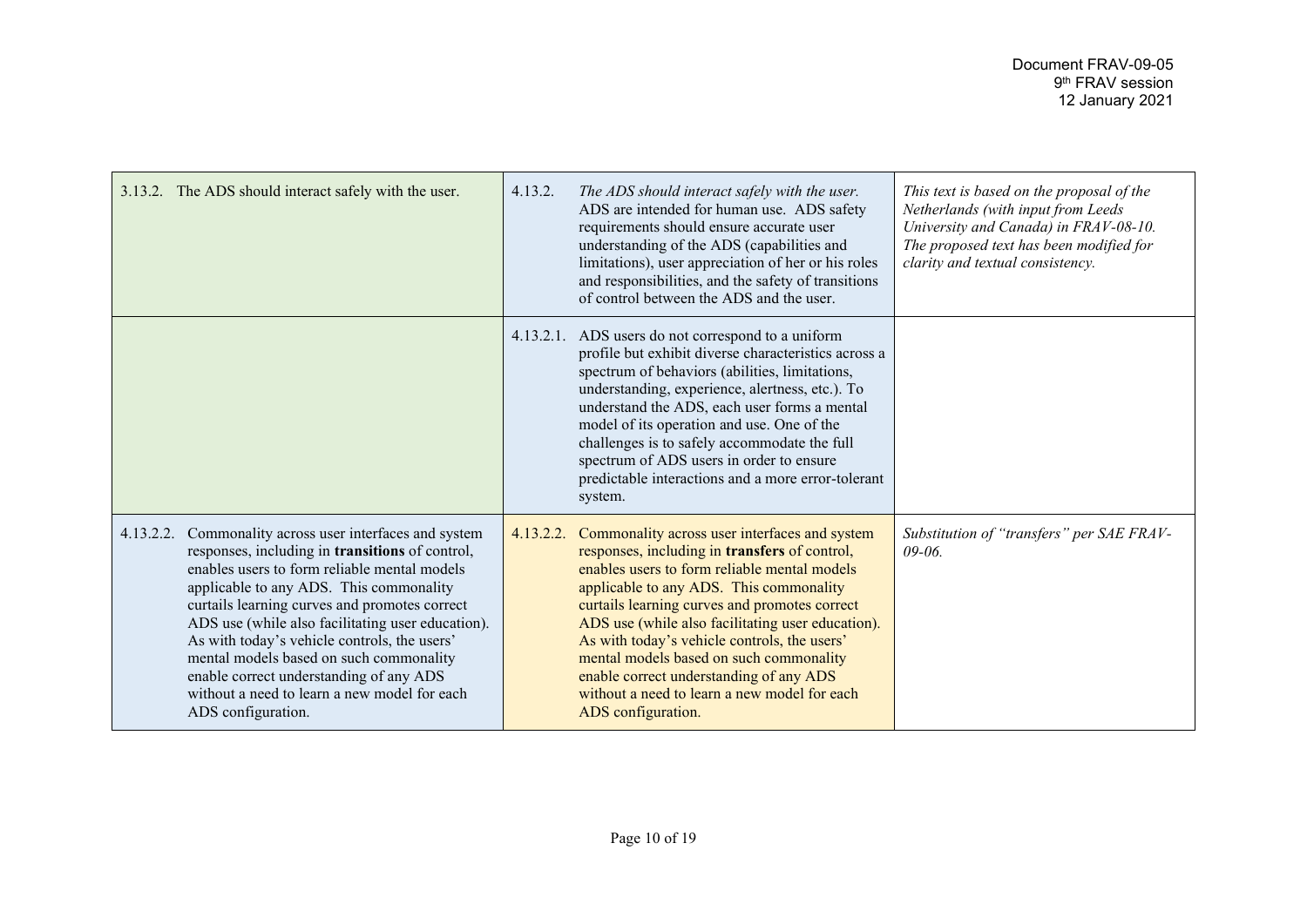|                                                           | 4.13.2.3. ADS use involves interactions including, but not<br>necessarily limited to communication of<br>information and transitions of vehicle control. In<br>order to fulfill his/her roles, the user should have<br>information about the ADS status, its operation,<br>its intentions and the expected user<br>responsibilities. Transitions of control may<br>occur under diverse conditions involving<br>different degrees of cooperation and possible<br>fallback options to ensure safety. The user<br>interface needs to ensure proper user inputs and<br>feedback to facilitate correct use of the ADS and<br>safeguard against misuse or user error.                                                                                                                                                                        |                                                                                                                                                                                                                                                                                                                                                                                                                                                                                                                                                                                                                                                                                                                                                          |
|-----------------------------------------------------------|----------------------------------------------------------------------------------------------------------------------------------------------------------------------------------------------------------------------------------------------------------------------------------------------------------------------------------------------------------------------------------------------------------------------------------------------------------------------------------------------------------------------------------------------------------------------------------------------------------------------------------------------------------------------------------------------------------------------------------------------------------------------------------------------------------------------------------------|----------------------------------------------------------------------------------------------------------------------------------------------------------------------------------------------------------------------------------------------------------------------------------------------------------------------------------------------------------------------------------------------------------------------------------------------------------------------------------------------------------------------------------------------------------------------------------------------------------------------------------------------------------------------------------------------------------------------------------------------------------|
| 3.13.3. The ADS should manage safety-critical situations. | 4.13.3. The ADS should manage safety-critical situations.<br>Driving involves the assessment of risks and<br>responses to those risks, often involving degrees of<br>uncertainty. A driver cannot control the actions of<br>other road users or the conditions of the road<br>environment. Situations may arise that require a<br>driver to take evasive action. An unexpected<br>condition may require a period of ADS and user<br>cooperation or mutual support to complete a<br>transition of control. A fallback-ready user may<br>be unavailable. The ADS vehicle may be subject<br>to a collision caused by another road user. While<br>performing the DDT (or even part of the DDT<br>during a transition of control), the ADS should<br>manage responses to such safety-critical<br>conditions to avoid and/or mitigate risks. | Per SAE FRAV-09-06, the highlighted<br>sentence raises an issue regarding the<br>distinction between ADS and ADAS. Under<br>a situation where the ADS is no longer in full<br>control of the vehicle, the ADS is no longer<br>functioning as an ADS (i.e., Level $3+$<br>performing the entire DDT). Arguably, the<br>human driver is now in control, assisted by<br>certain capabilities provided by the ADS. In<br>this sense, the system is in a degraded level<br>of performance and operating as an ADAS.<br>Given issues raised in transfers of control,<br>the comment suggests that FRAV may wish to<br>consider the possibility of degraded ADS<br>operational states where the human user is in<br>control, assisted by certain ADS functions. |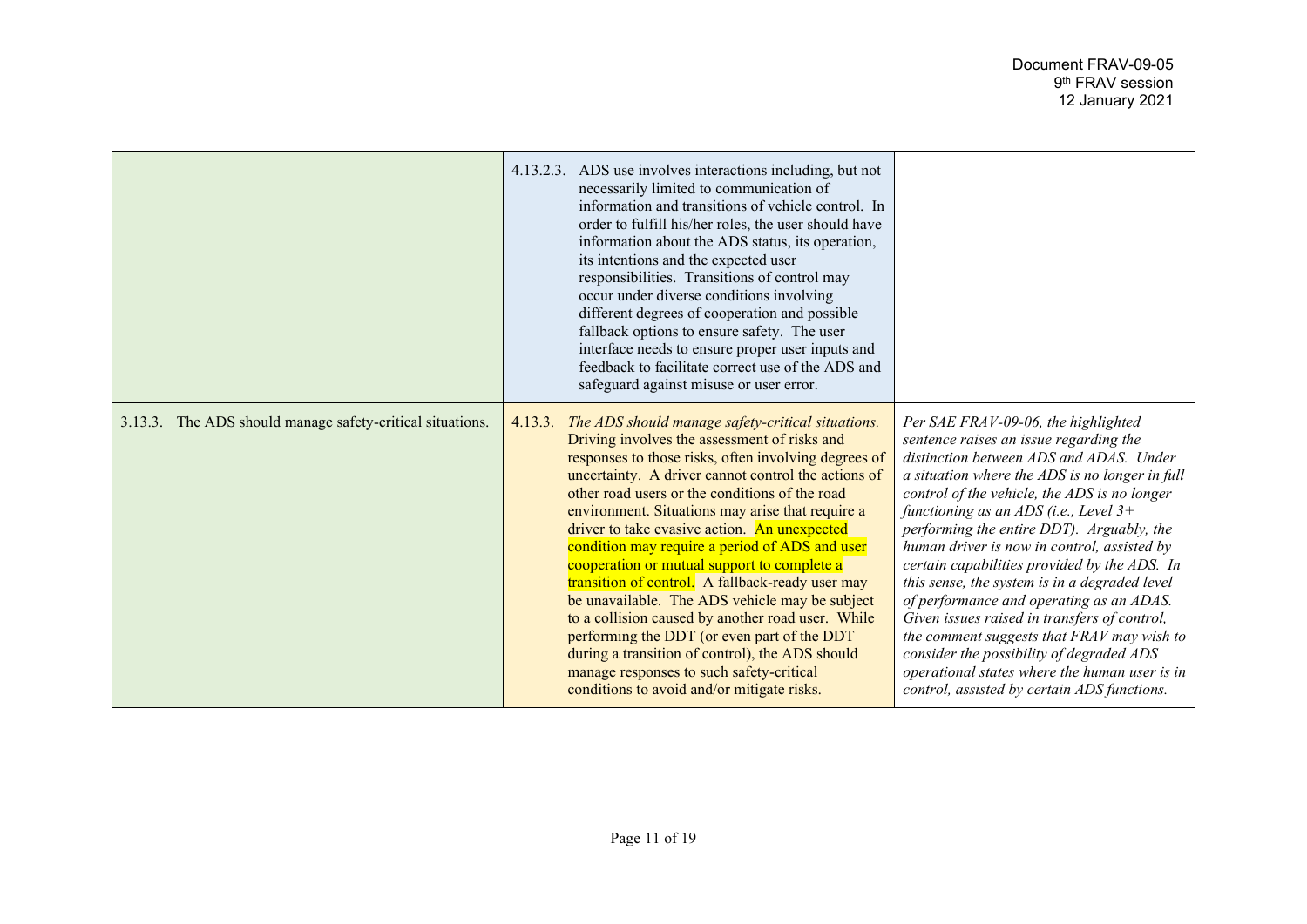| 4.13.4. | The ADS should safely manage failure modes. A<br>condition, such as an internal malfunction or<br>damage to a component, may render an ADS<br>operationally unsafe. The ADS should detect and<br>respond to such conditions. ADS may also have<br>diverse strategies and capabilities to safely permit<br>continued operation in the presence of a failure.<br>This perspective aims to ensure that failures<br>specific to the functioning of ADS hardware and<br>software do not result in unreasonable risks to<br>safety. |        | 4.13.4. The ADS should safely manage failure modes. A<br>condition, such as an internal malfunction, damage<br>to a component, or the failure of a vehicle system<br>on which ADS performance relies, may render<br>an ADS operationally unsafe. The ADS should<br>detect and respond to such conditions. ADS may<br>also have diverse strategies and capabilities to<br>safely permit continued operation in the presence<br>of a failure. This perspective aims to ensure that<br>failures specific to the functioning of ADS<br>hardware and software do not result in<br>unreasonable risks to safety.                                                            | Revision per SAE FRAV-09-06. |
|---------|-------------------------------------------------------------------------------------------------------------------------------------------------------------------------------------------------------------------------------------------------------------------------------------------------------------------------------------------------------------------------------------------------------------------------------------------------------------------------------------------------------------------------------|--------|-----------------------------------------------------------------------------------------------------------------------------------------------------------------------------------------------------------------------------------------------------------------------------------------------------------------------------------------------------------------------------------------------------------------------------------------------------------------------------------------------------------------------------------------------------------------------------------------------------------------------------------------------------------------------|------------------------------|
| 3.13.5  | The ADS should maintain a safe operational state.                                                                                                                                                                                                                                                                                                                                                                                                                                                                             | 4.13.5 | The ADS should maintain a safe operational state.<br>As a software-driven system, an ADS may be<br>impacted for better or for worse by the evolution<br>of technologies. Motor vehicles may remain in<br>use for two decades or more which requires<br>attention to ensure that the ADS remains<br>operationally safe throughout the useful life of the<br>vehicle. This perspective aims to address ADS<br>responses to external factors that may arise during<br>the useful life of the ADS vehicle, including<br>verification of its operational state pursuant to a<br>collision, vulnerabilities that may arise with<br>technological changes, and obsolescence. |                              |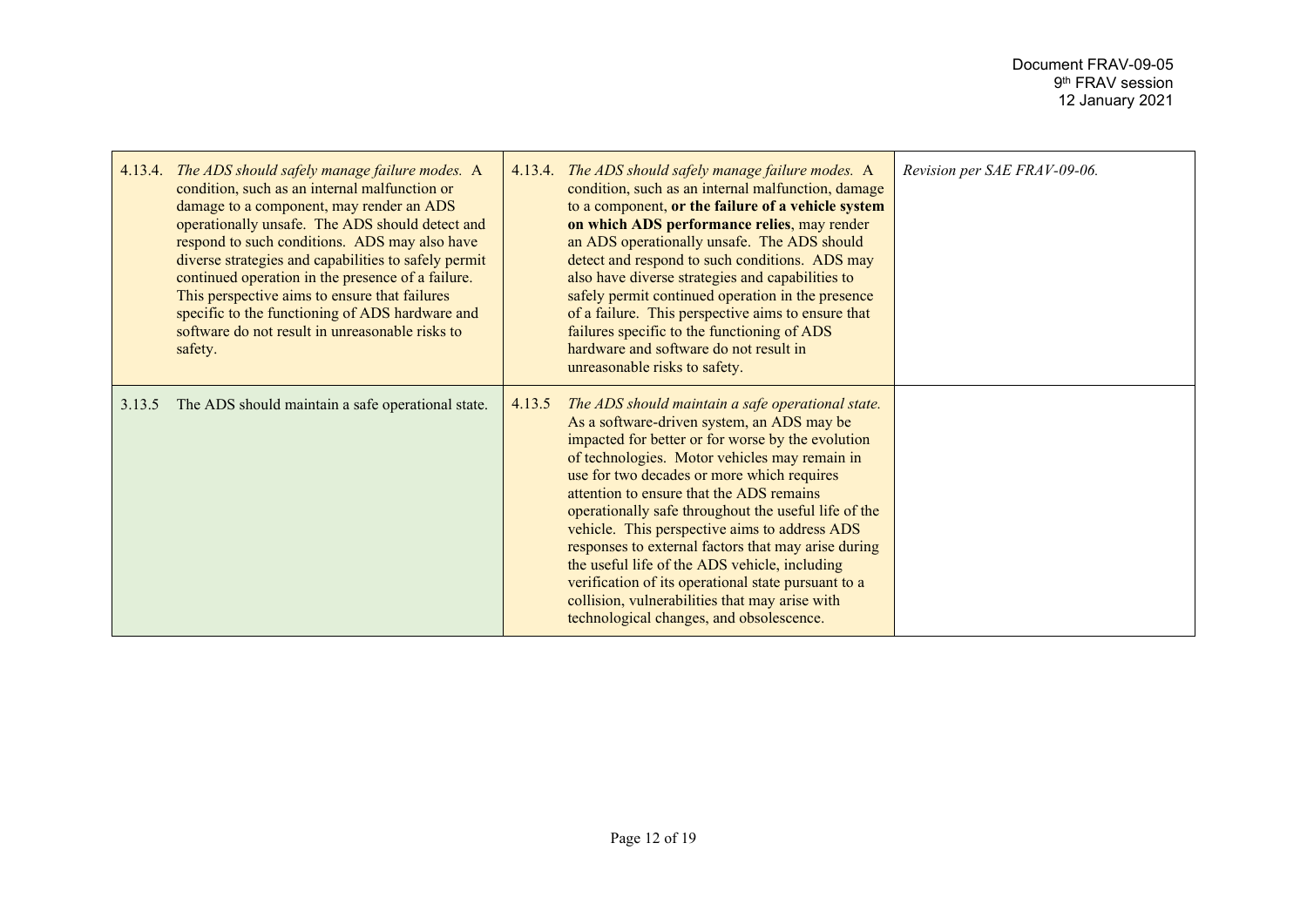| 4.     | <b>Operational Design Domain (ODD)</b>                                                                                                                                                          |                                                                                                                                                                                                                                                                                                                                                  |
|--------|-------------------------------------------------------------------------------------------------------------------------------------------------------------------------------------------------|--------------------------------------------------------------------------------------------------------------------------------------------------------------------------------------------------------------------------------------------------------------------------------------------------------------------------------------------------|
| 4.1.   | This chapter concerns the description of an<br>Operational Design Domain (ODD).                                                                                                                 |                                                                                                                                                                                                                                                                                                                                                  |
| 4.2.   | For the assessment of vehicle safety, the vehicle<br>manufacturer should describe the ODD of each<br>ADS feature available on the vehicle in accordance<br>with the provisions of this chapter. |                                                                                                                                                                                                                                                                                                                                                  |
| 4.3.   | The purpose of an ODD description is to inform<br>determinations on the requirements and scenarios<br>applicable to an ADS feature.                                                             |                                                                                                                                                                                                                                                                                                                                                  |
| 5.4.   | The ODD description shall include (at a<br>$minimum)$ :                                                                                                                                         | FRAV has agreed to consider requirements<br>for the content of an ODD description during<br>the course of drafting proposals for<br>functional requirements. As noted above, the<br>ODD description should be aligned with the<br>requirements in a manner that facilitates<br>decisions on which requirements are<br>applicable to a given ADS. |
| 5.4.1. | Roadway types [Road conditions<br>(motorways/expressways, general roads, number<br>of lanes, existence of lane marks, roads dedicated<br>to automated driving vehicles, etc.)]                  | Not addressed in this document.                                                                                                                                                                                                                                                                                                                  |
| 5.4.2. | Geographic area [Geographical area (urban and<br>mountainous areas, geofence setting, etc.)]                                                                                                    | Not addressed in this document.                                                                                                                                                                                                                                                                                                                  |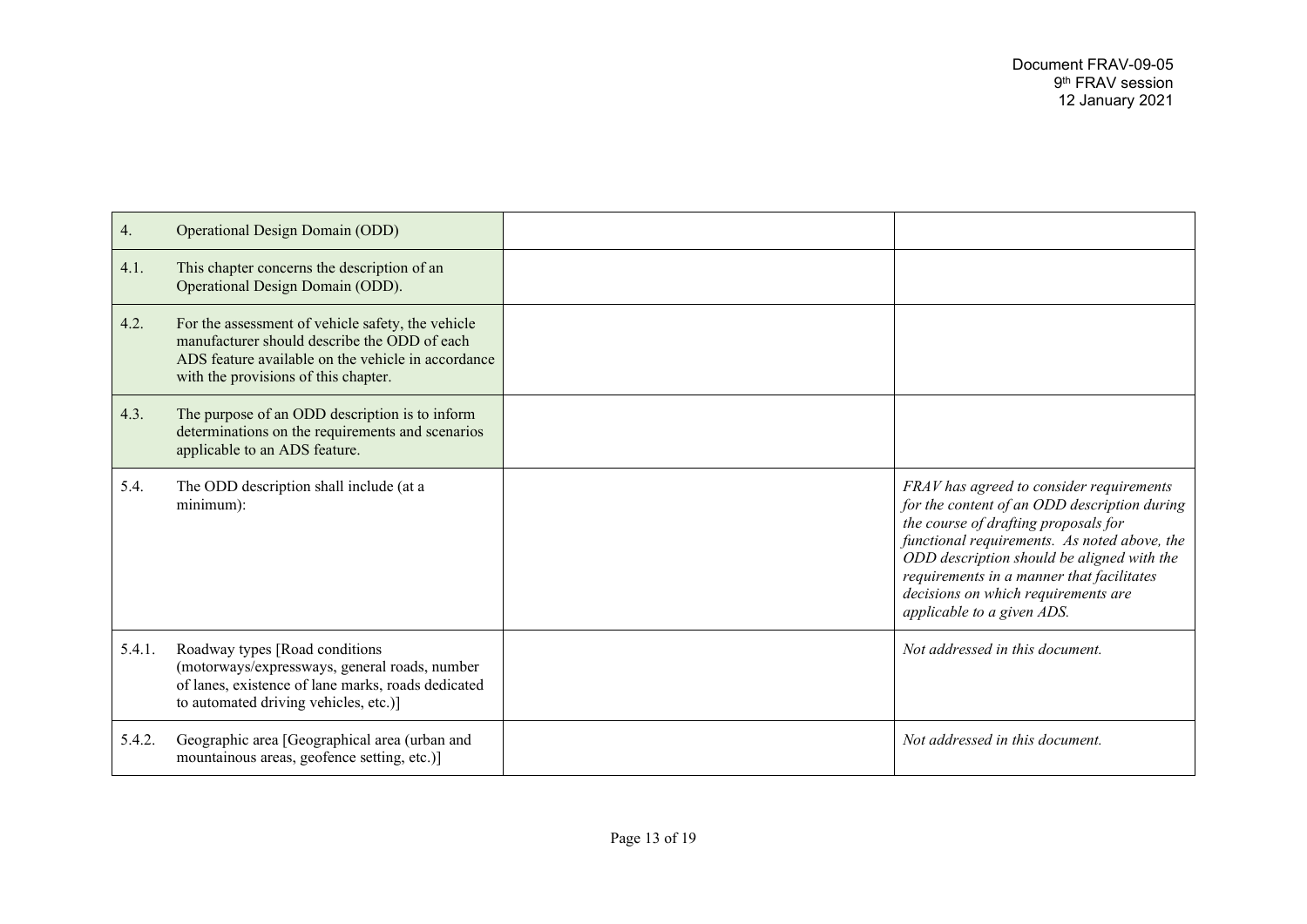| 5.4.3. | Speed range                                                                                                                             | Not addressed in this document.                                                                                                                                                                                                                                                                                                                                                                                                                                                                                                                                                                                                                                                                                    |
|--------|-----------------------------------------------------------------------------------------------------------------------------------------|--------------------------------------------------------------------------------------------------------------------------------------------------------------------------------------------------------------------------------------------------------------------------------------------------------------------------------------------------------------------------------------------------------------------------------------------------------------------------------------------------------------------------------------------------------------------------------------------------------------------------------------------------------------------------------------------------------------------|
| 5.4.4. | Environmental conditions [Environmental<br>conditions (weather, night-time limitations, etc.)]                                          | Not addressed in this document.                                                                                                                                                                                                                                                                                                                                                                                                                                                                                                                                                                                                                                                                                    |
| 5.4.5. | V2X dependencies (e.g., dependence on<br>connectivity and availability of vehicle,<br>infrastructure or other external sources of data) | Not addressed in this document.                                                                                                                                                                                                                                                                                                                                                                                                                                                                                                                                                                                                                                                                                    |
| 5.4.6. | Other constraints [Other conditions that must be<br>fulfilled for the safe operation of the ADS.]                                       | Not addressed in this document. FRAV notes<br>the proposal from China to define "ODC" as<br>a broader level of design constraints than<br>covered by ODD. FRAV has agreed in<br>principle that ODD refers to ambient<br>conditions (i.e., conditions surrounding the<br>vehicle). FRAV has agreed that other design<br>constraints (such as reliance on the user to<br>fulfill safety-critical roles outside the ADS<br>capabilities) may be relevant to<br>manufacturer descriptions of an ADS. FRAV<br>has agreed to further consider the structure<br>and content of this chapter once the group<br>has a better understanding and consensus on<br>the items that should be covered by the ADS<br>descriptions. |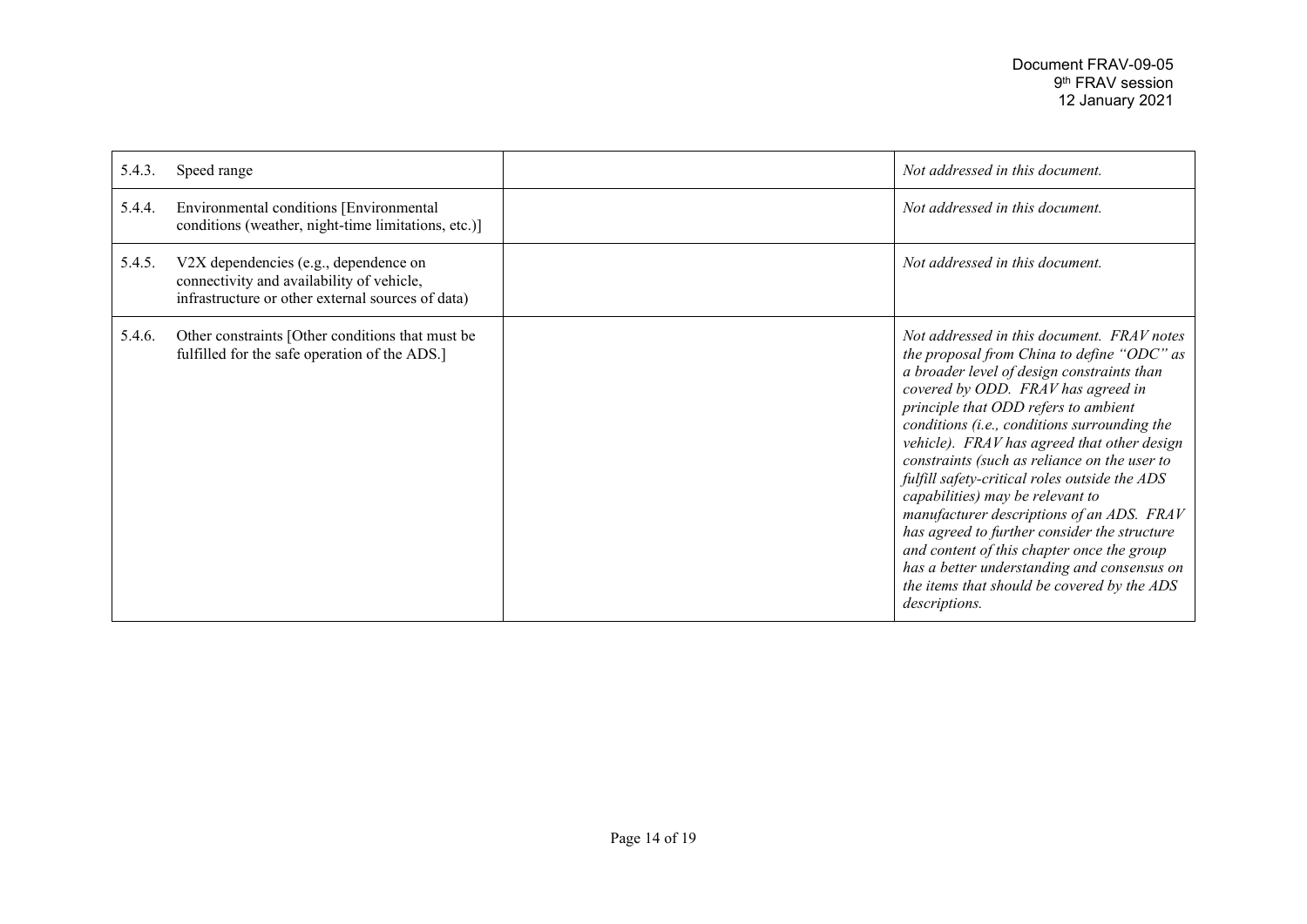*The following section integrates the discussion topics identified by FRAV thus far. These are not safety requirements; they are topics identified for further discussion towards defining eventual safety requirements. FRAV expects substantial changes to the contents as its work advances.*

| 5.     | ADS Performance Requirements                                                                                                        | Currently 40 subtopics under the five<br>starting points. |
|--------|-------------------------------------------------------------------------------------------------------------------------------------|-----------------------------------------------------------|
| 5.1.   | The ADS should drive safely.                                                                                                        |                                                           |
| 5.1.1. | The ADS should perform the entire Dynamic<br>Driving Task.                                                                          |                                                           |
|        | 5.1.1.1. The ADS should control the longitudinal and<br>lateral motion of the vehicle.                                              |                                                           |
|        | 5.1.1.2. The ADS should recognize the ODD conditions<br>and boundaries of the ODD of its feature(s).                                |                                                           |
|        | 5.1.1.3. The ADS should detect, recognize, classify, and<br>prepare to respond to objects and events in the<br>traffic environment. |                                                           |
| 5.1.2. | The ADS should respect traffic rules.                                                                                               |                                                           |
| 5.1.3. | The ADS should interact safely with other road<br>users.                                                                            |                                                           |
| 5.1.4. | The ADS should adapt its behavior in line with<br>safety risks.                                                                     |                                                           |
| 5.1.5. | The ADS should adapt its behavior to the<br>surrounding traffic conditions.                                                         |                                                           |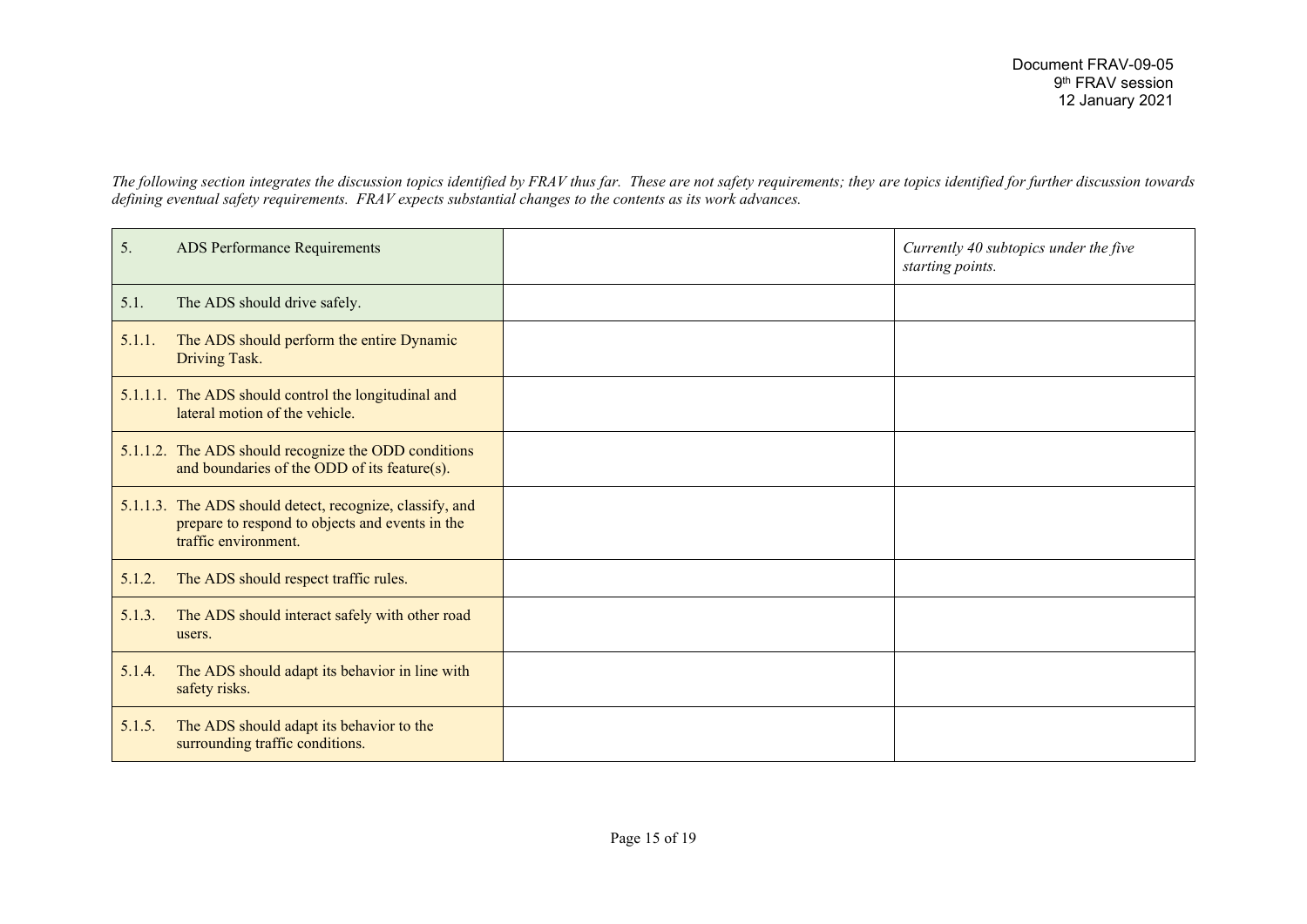|        | 5.1.5.1. The ADS driving behavior should not disrupt the<br>flow of traffic.                                                       | Proposed by JRC related to the discussions<br>on "string stability". |
|--------|------------------------------------------------------------------------------------------------------------------------------------|----------------------------------------------------------------------|
| 5.1.6. | The ADS behavior should not be the critical factor<br>in the causation of a collision.                                             |                                                                      |
| 5.2.   | ADS should interact safely with the user.                                                                                          | Harmonized                                                           |
| 5.2.1. | Activation of an ADS feature should only be<br>possible when the conditions of its ODD have<br>been met.                           |                                                                      |
| 5.2.2. | The ADS should signal when conditions indicate a<br>probable ODD exit.                                                             |                                                                      |
| 5.2.3. | The user should be permitted to override the ADS<br>to assume full control over the vehicle.                                       |                                                                      |
| 5.2.4. | The ADS should safely manage transitions of full<br>control to the user.                                                           |                                                                      |
|        | 5.2.4.1. Prior to a transition of control to the user, the ADS<br>should verify the availability of the user to assume<br>control. |                                                                      |
|        | 5.2.4.2. Pursuant to a transition, the ADS should verify full<br>control of the vehicle by the user prior to<br>deactivation.      |                                                                      |
| 5.2.5. | The ADS should tolerate user input errors.                                                                                         |                                                                      |
| 5.2.6. | The ADS should provide feedback to the user on<br>its operational status.                                                          |                                                                      |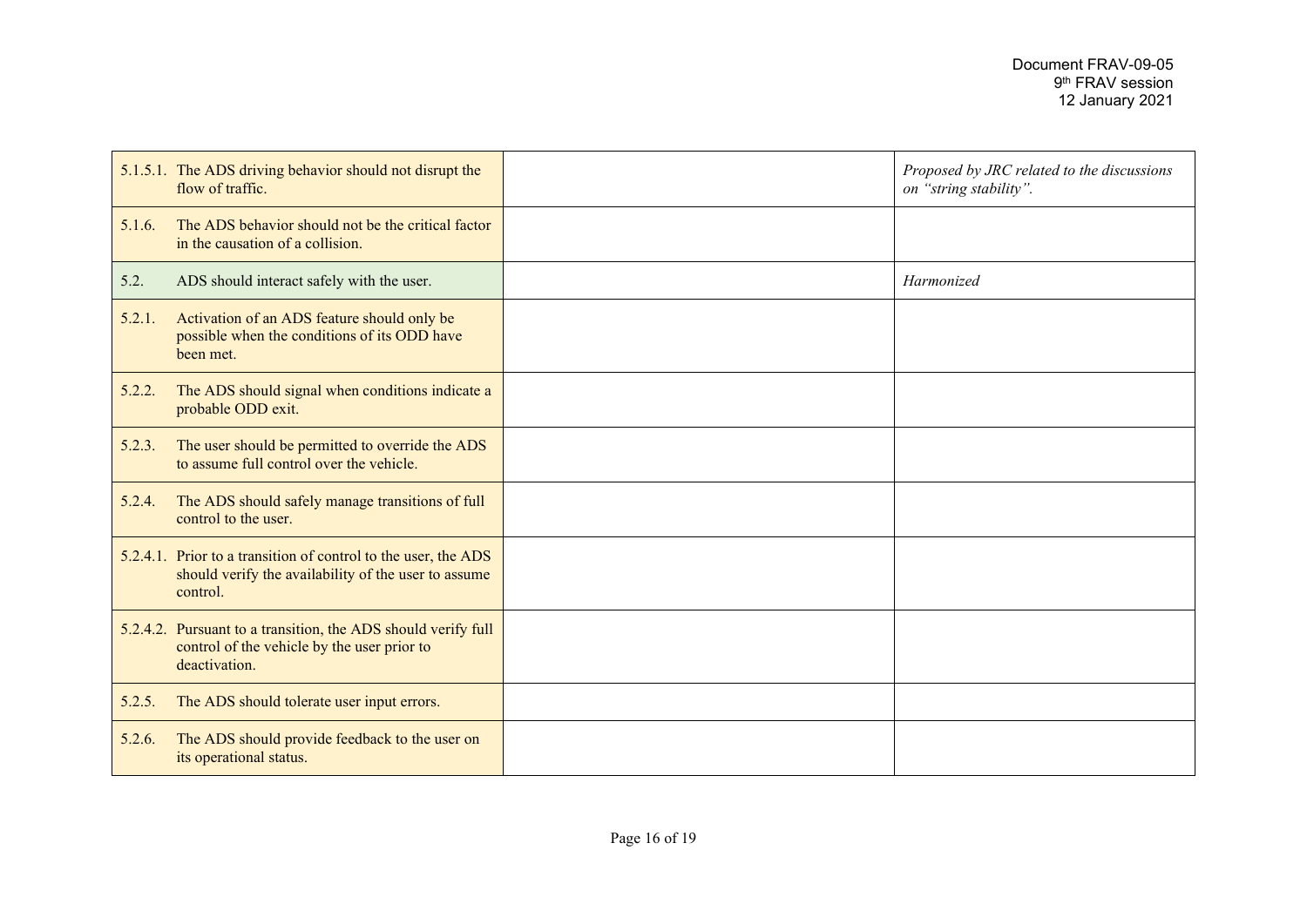| 5.2.7. | The ADS should warn the user of failures to fulfill<br>user roles and responsibilities.                                               |  |
|--------|---------------------------------------------------------------------------------------------------------------------------------------|--|
| 5.2.8. | The user should be provided with information<br>regarding user roles and responsibilities for the<br>safe use of the ADS.             |  |
| 5.3.   | ADS should manage safety-critical situations.                                                                                         |  |
| 5.3.1. | The ADS should recognize and respond to road<br>safety agents.                                                                        |  |
| 5.3.2. | The ADS should mitigate the effects of road<br>hazards.                                                                               |  |
| 5.3.3. | The ADS should execute a safe fallback response<br>as conditions warrant.                                                             |  |
|        | 5.3.3.1. In the absence of a fallback-ready user, the ADS<br>should fall back directly to an MRM.                                     |  |
|        | 5.3.3.2. The ADS should execute an MRM in the event of<br>a failure in the transition of full control to the user.                    |  |
|        | 5.3.3.3. Pursuant to an MRM, the ADS should place the<br>vehicle in a Minimal Risk Condition prior to<br>deactivation.                |  |
|        | 5.3.3.4. The ADS should signal an MRM.                                                                                                |  |
| 5.3.5. | ADS vehicles that may operate without a user-in-<br>charge should provide means for occupant<br>communication with a remote operator. |  |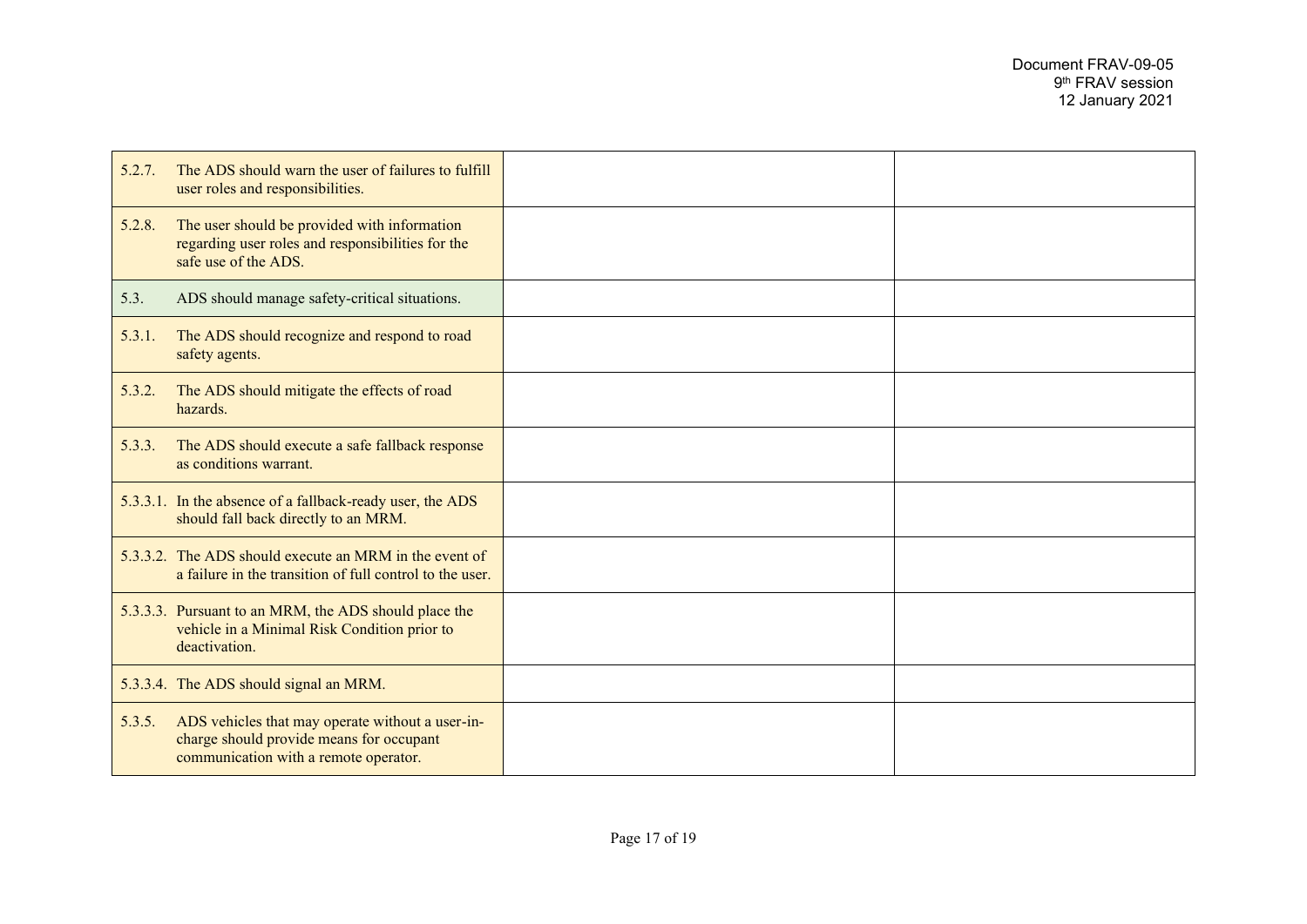| 5.3.6. | The ADS should safely manage short-duration<br>transitions between ODD.                                                                                                                   |  |
|--------|-------------------------------------------------------------------------------------------------------------------------------------------------------------------------------------------|--|
| 5.3.7. | Upon completion of an MRM, the user may be<br>permitted to assume control of the vehicle.                                                                                                 |  |
| 5.3.8. | Pursuant to a collision, the ADS should stop the<br>vehicle and deactivate.                                                                                                               |  |
| 5.4.   | ADS should safely manage failure modes.                                                                                                                                                   |  |
| 5.4.1. | The ADS should detect system malfunctions and<br>abnormalities.                                                                                                                           |  |
| 5.4.2. | The ADS should execute a safe fallback response<br>upon detection of a failure that compromises<br>performance of the DDT.                                                                |  |
| 5.4.3. | Provided a failure does not compromise ADS<br>performance of the entire DDT, the ADS should<br>respond safely to the presence of a fault in the<br>system.                                |  |
| 5.4.4. | The ADS should signal faults and resulting<br>operational status.                                                                                                                         |  |
| 5.5.   | ADS should ensure a safe operational state.                                                                                                                                               |  |
| 5.5.1. | The ADS should be permanently disabled in the<br>event of obsolescence.                                                                                                                   |  |
| 5.5.2. | Pursuant to a collision and/or a failure detected in<br>DDT-related functions, ADS activation should not<br>be possible until the safe operational state of the<br>ADS has been verified. |  |